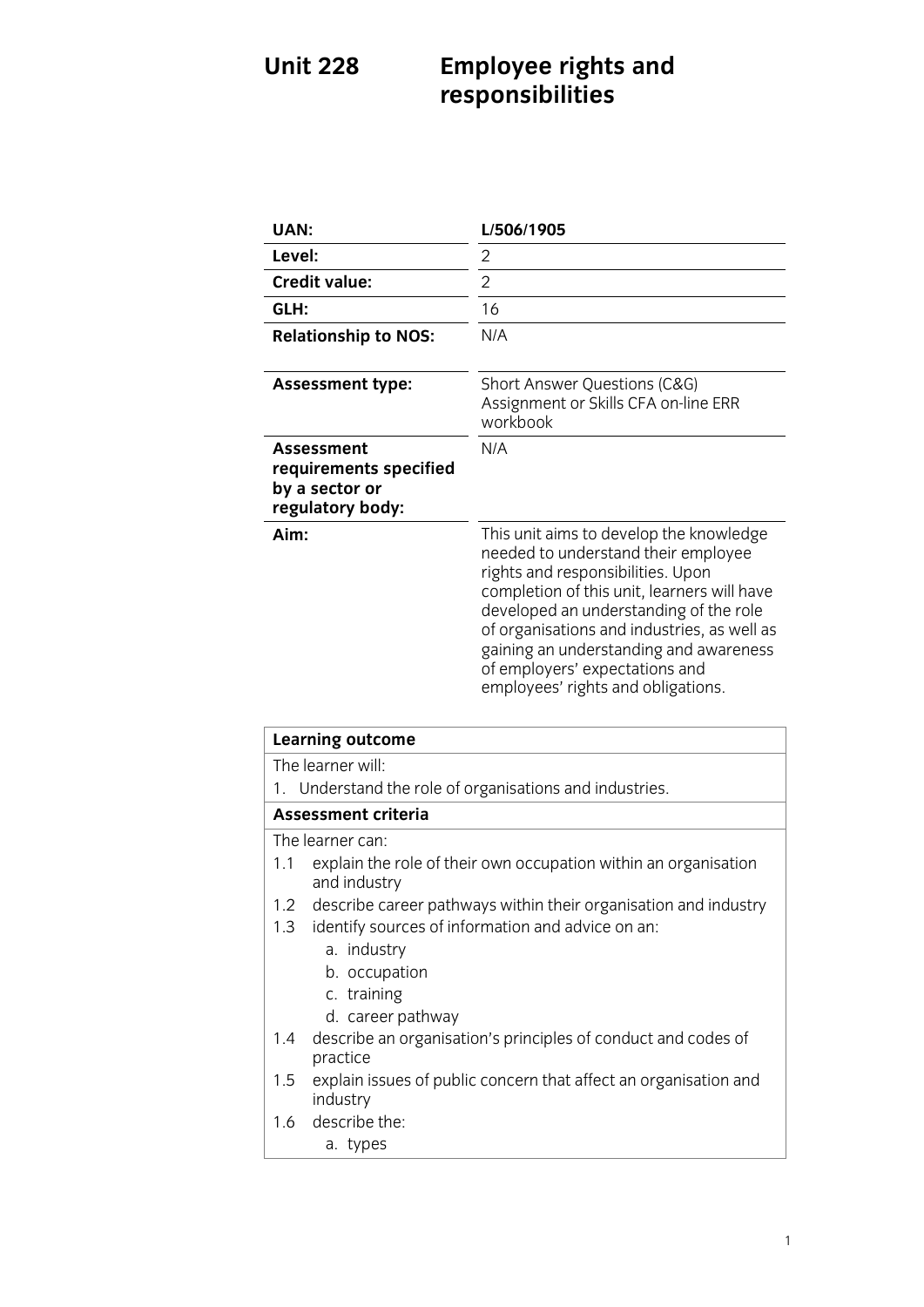b. roles<br>c. responsibilities c. responsibilities in the contract of the contract of the contract of the contract of the contract of the contract of the contract of the contract of the contract of the contract of the contract of the contract of the con

of representative bodies and their relevance to the their relevance to the internal terms of the internal terms<br>The internal terms of the internal terms of the internal terms of the internal terms of the internal terms of

# **Learning outcome**<br>The learner will:

2. Understand employers' expectations and employees' rights and obligations.

### Assessment criteria

The learner can:

- 2.1 describe the employer and employee statutory rights and responsibilities that affect their own role
- describe an employer's expectations for employees' standards  $2.2$  $\alpha$ <sup>2</sup>.  $\alpha$ <sup>2</sup> describe an employees' standards for employees' standards for employees' standards for employees' standards for employees' standards for employees' standards for employees' standards for employees' standa of:<br>a. personal presentation
	-
	- b. punctuality
	- c. behaviour
- describe the procedures and documentation that protect  $2.3$ relationships with employees
- identify sources of information and advice on employment rights and responsibilities. <u>and responsibilities.</u>